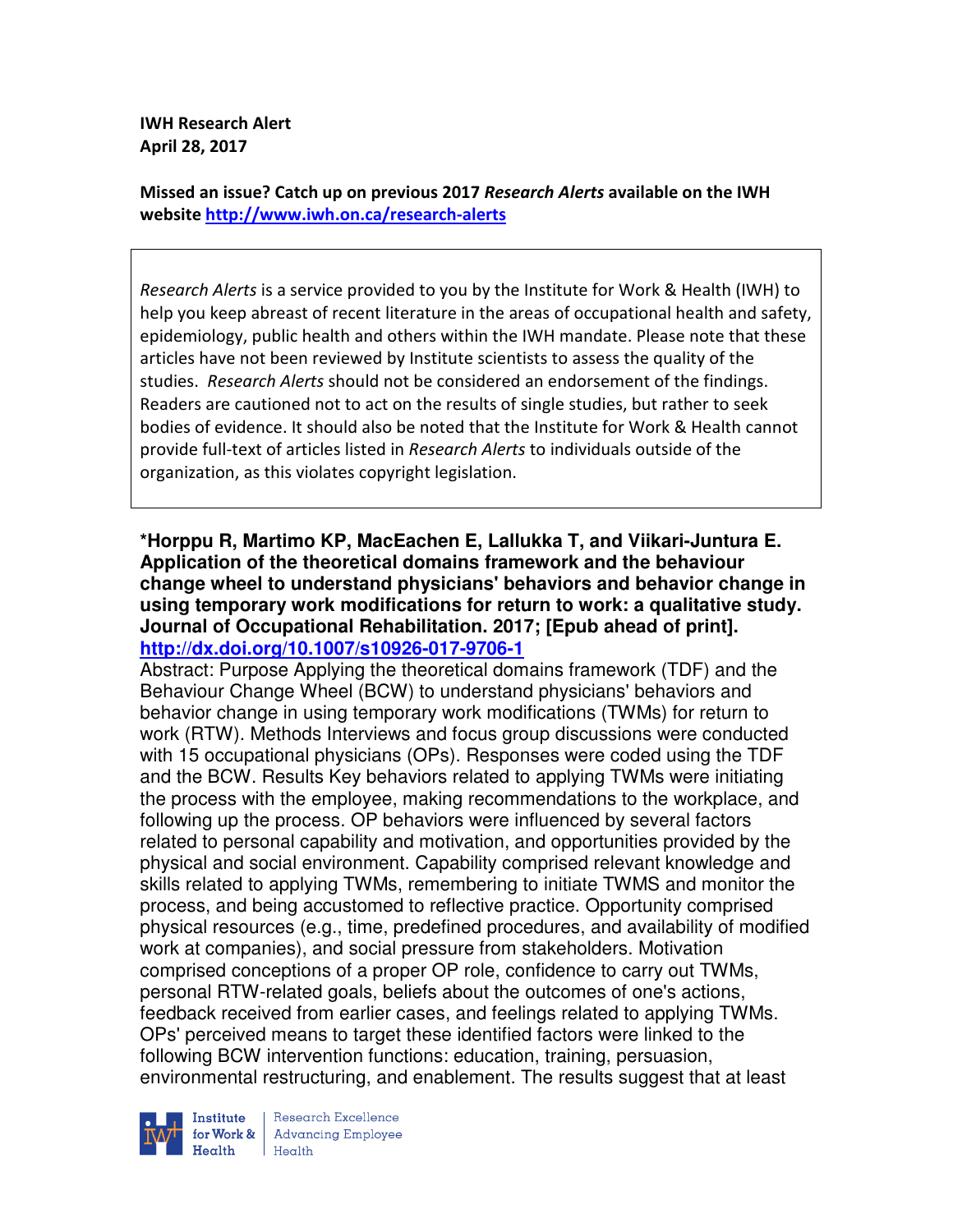these functions should be considered when designing future interventions. Conclusions Our study illustrates how theoretical frameworks TDF and BCW can be utilized in a RTW context to understand which determinants of physicians' behavior need to be targeted, and how, to promote desired behaviors

**Ballesteros MF, Webb K, and McClure RJ. A review of CDC's Web-based Injury Statistics Query and Reporting System (WISQARS): planning for the future of injury surveillance. Journal of Safety Research. 2017; 61:211-215. http://dx.doi.org/10.1016/j.jsr.2017.01.001** 

# **Bou-Karroum L, El-Jardali F, Hemadi N, Faraj Y, Ojha U, Shahrour M, Darzi A, Ali M, Doumit C, Langlois EV, Melki J, AbouHaidar GH, and Akl EA. Using media to impact health policy-making: an integrative systematic review. Implementation Science. 2017; 12(1):52.**

**http://dx.doi.org/10.1186/s13012-017-0581-0 [open access]** Abstract: INTRODUCTION: Media interventions can potentially play a major role in influencing health policies. This integrative systematic review aimed to assess the effects of planned media interventions-including social media-on the health policy-making process. METHODS: Eligible study designs included randomized and non-randomized designs, economic studies, process evaluation studies, stakeholder analyses, qualitative methods, and case studies. We electronically searched Medline, EMBASE, Communication and Mass Media Complete, Cochrane Central Register of Controlled Trials, and the WHO Global Health Library. We followed standard systematic review methodology for study selection, data abstraction, and risk of bias assessment. RESULTS: Twenty-one studies met our eligibility criteria: 10 evaluation studies using either quantitative  $(n = 7)$  or qualitative  $(n = 3)$  designs and 11 case studies. None of the evaluation studies were on social media. The findings of the evaluation studies suggest that media interventions may have a positive impact when used as accountability tools leading to prioritizing and initiating policy discussions, as tools to increase policymakers' awareness, as tools to influence policy formulation, as awareness tools leading to policy adoption, and as awareness tools to improve compliance with laws and regulations. In one study, media-generated attention had a negative effect on policy advocacy as it mobilized opponents who defeated the passage of the bills that the media intervention advocated for. We judged the confidence in the available evidence as limited due to the risk of bias in the included studies and the indirectness of the evidence. CONCLUSION: There is currently a lack of reliable evidence to guide decisions on the use of media interventions to influence health policy-making. Additional and better-designed, conducted, and reported primary research is needed to better understand the effects of media interventions, particularly social media, on health policy-making processes, and the circumstances under which media interventions are successful. TRIAL REGISTRATION: PROSPERO 2015: CRD42015020243

# **Chen Y, McCabe B, and Hyatt D. Impact of individual resilience and safety climate on safety performance and psychological stress of construction**



Institute Research Excellence<br>for Work & Advancing Employee<br>Health Health  $Heath$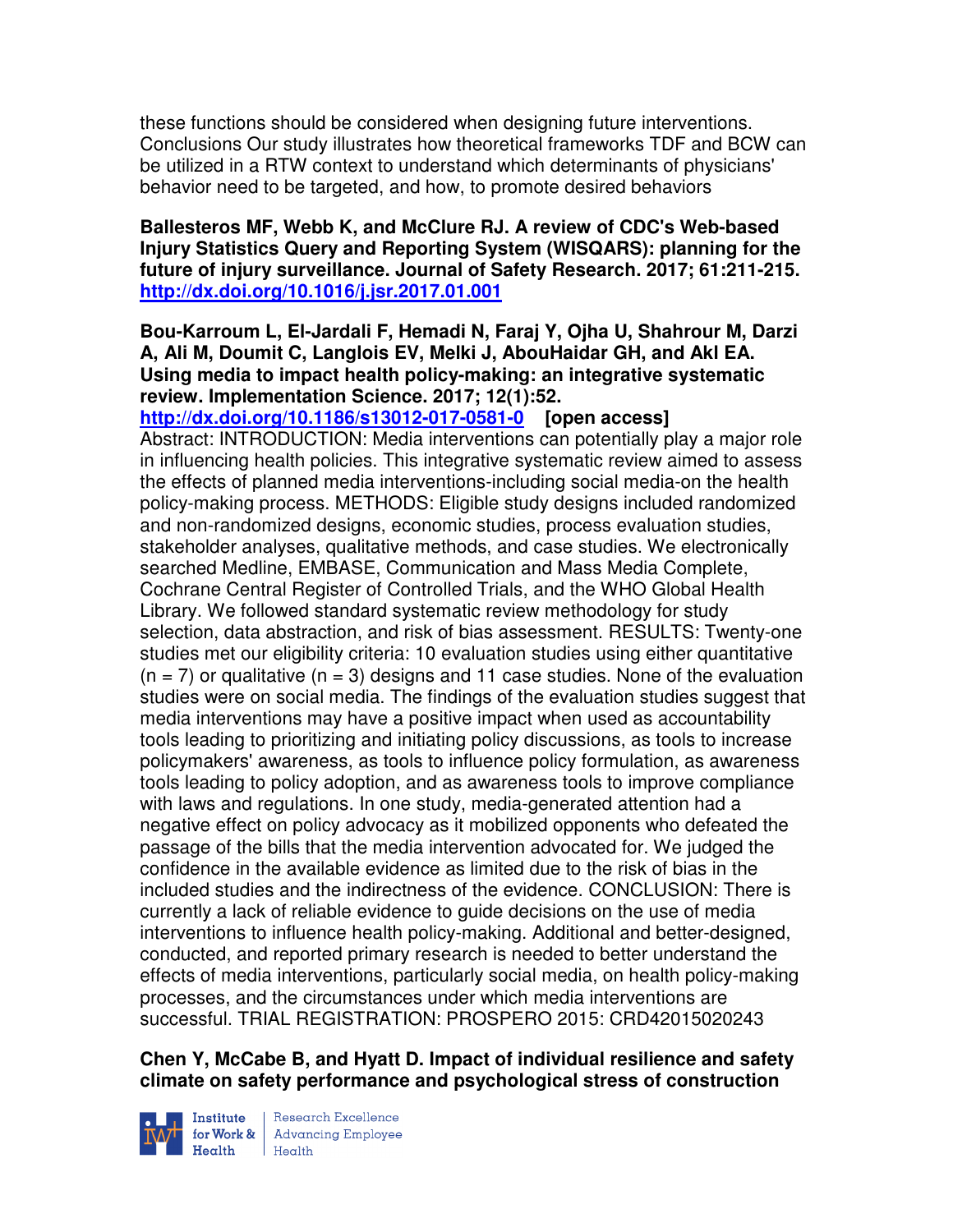**workers: a case study of the Ontario construction industry. Journal of Safety Research. 2017; 61:167-176. http://dx.doi.org/10.1016/j.jsr.2017.02.014** 

### **Crammond B and Carey G. What is policy and where do we look for it when we want to research it? Journal of Epidemiology & Community Health. 2017; 71(4):404-408.**

### **http://dx.doi.org/10.1136/jech-2016-207945**

Abstract: Public health researchers are increasingly concerned with achieving 'upstream' change to achieve reductions in the global burden of disease and health inequalities. Consequently, understanding policy and how to change it has become a central goal of public health. Yet conceptualisation of what constitutes policy and where it can be found is very limited within this field. Our glossary demonstrates that policy is many headed. It is located in a vast array of documents, discussions dialogues and actions which can be captured variously by formal and informal forms of documentation and observation. Effectively understanding policy and its relevance for public health requires an awareness of the full range of places and contexts in which policy work happens and policy documents are produced

#### **Dennerlein JT, O'Day ET, Mulloy DF, Somerville J, Stoddard AM, Kenwood C, Teeple E, Boden LI, Sorensen G, and Hashimoto D. Lifting and exertion injuries decrease after implementation of an integrated hospital-wide safe patient handling and mobilisation programme. Occupational and Environmental Medicine. 2017; 74(5):336-343.**

# **http://dx.doi.org/10.1136/oemed-2015-103507**

Abstract: OBJECTIVE: With increasing emphasis on early and frequent mobilisation of patients in acute care, safe patient handling and mobilisation practices need to be integrated into these quality initiatives. We completed a programme evaluation of a safe patient handling and mobilisation programme within the context of a hospital-wide patient care improvement initiative that utilised a systems approach and integrated safe patient equipment and practices into patient care plans. METHODS: Baseline and 12-month follow-up surveys of 1832 direct patient care workers assessed work practices and self-reported pain while an integrated employee payroll and injury database provided recordable injury rates collected concurrently at 2 hospitals: the study hospital with the programme and a comparison hospital. RESULTS: Safe and unsafe patient handling practice scales at the study hospital improved significantly (p<0.0001 and p=0.0031, respectively), with no differences observed at the comparison hospital. We observed significant decreases in recordable neck and shoulder (Relative Risk  $(RR) = 0.68$ , 95% CI 0.46 to 1.00), lifting and exertion  $(RR = 0.73)$ , 95% CI 0.60 to 0.89) and pain and inflammation (RR=0.78, 95% CI 0.62 to 1.00) injury rates at the study hospital. Changes in rates at the comparison hospital were not statistically significant. CONCLUSIONS: Within the context of a patient mobilisation initiative, a safe patient handling and mobilisation programme was

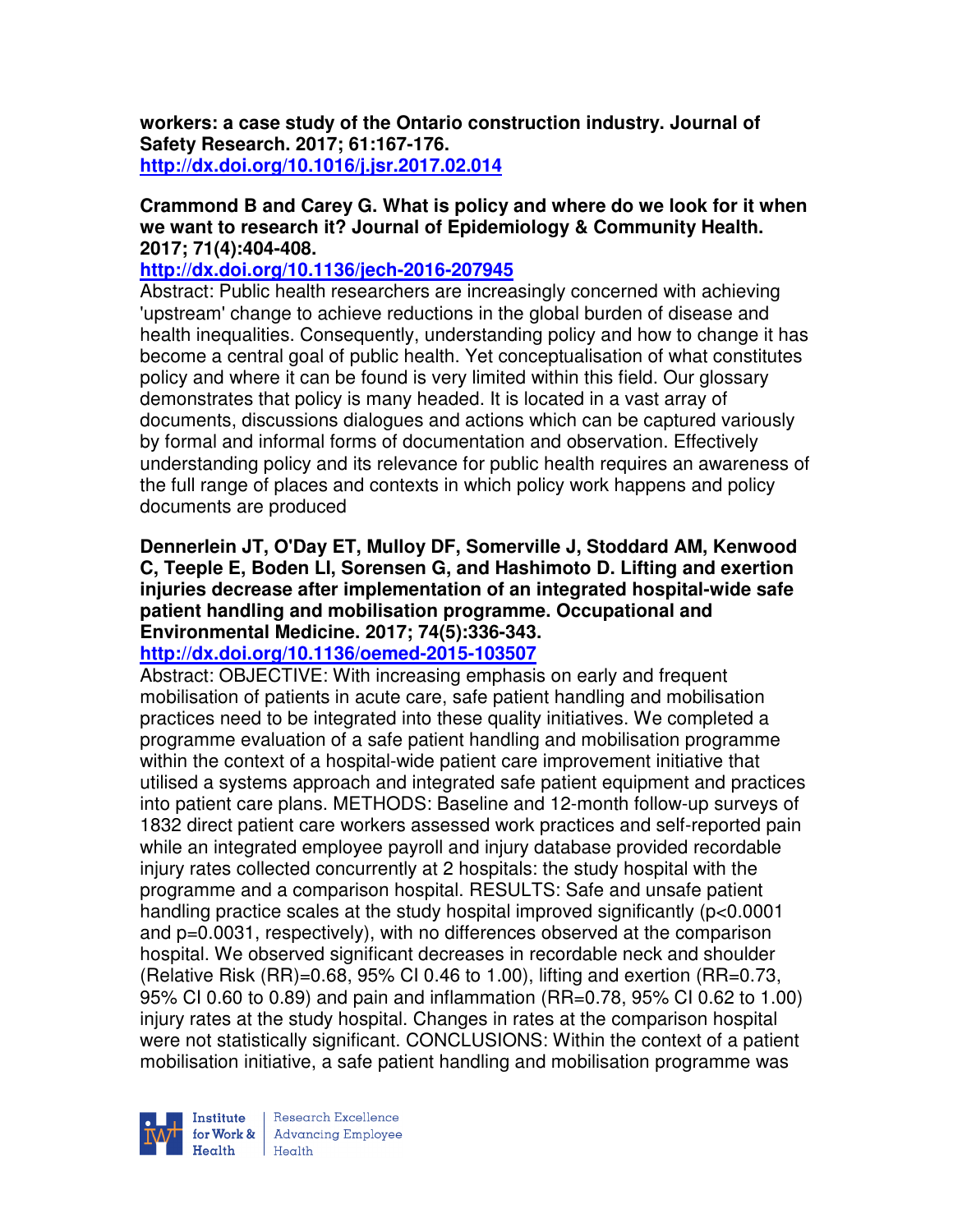associated with improved work practices and a reduction in recordable worker injuries. This study demonstrates the potential impact of utilising a systems approach based on recommended best practices, including integration of these practices into the patient's plan for care

# **Dong XS, Wang X, Ringen K, and Sokas R. Baby boomers in the United States: factors associated with working longer and delaying retirement. American Journal of Industrial Medicine. 2017; 60(4):315-328.**

### **http://dx.doi.org/10.1002/ajim.22694**

Abstract: OBJECTIVES: This study estimated the self-reported probability of working full-time past age 62 (P62) or age 65 (P65) among four cohorts of Americans born between 1931 and 1959. METHODS: Data from the Health and Retirement Study (HRS) were analyzed. Respondents in four age cohorts were selected for comparison. Multivariable linear regression models were used to assess cohort differences in P62 and P65 while adjusting for covariates. RESULTS: P62 and P65 increased among boomers despite worsened self-rated health compared to the two preceding cohorts, with 37% and 80% increases among mid-boomers in construction trades. Cohort differences in P62 and P65 remained after controlling for covariates. Changes in pensions, income inequity, and education were significantly associated with work expectations, but SSA policy was not. CONCLUSIONS: Baby boomers expect to work longer than their predecessors. Efforts to improve work quality and availability for older workers are urgently needed, particularly in physically demanding occupations. Am. J. Ind. Med. 60:315-328, 2017. (c) 2017 Wiley Periodicals, Inc

#### **Evensen M, Lyngstad TH, Melkevik O, Reneflot A, and Mykletun A. Adolescent mental health and earnings inequalities in adulthood: evidence from the Young-HUNT Study. Journal of Epidemiology & Community Health. 2017; 71(2):201-206.**

# **http://dx.doi.org/10.1136/jech-2015-206939**

Abstract: BACKGROUND: Previous studies have shown that adolescent mental health problems are associated with lower employment probabilities and risk of unemployment. The evidence on how earnings are affected is much weaker, and few have addressed whether any association reflects unobserved characteristics and whether the consequences of mental health problems vary across the earnings distribution. METHODS: A population-based Norwegian health survey linked to administrative registry data (N=7885) was used to estimate how adolescents' mental health problems (separate indicators of internalising, conduct, and attention problems and total sum scores) affect earnings (>/=30 years) in young adulthood. We used linear regression with fixed-effects models comparing either students within schools or siblings within families. Unconditional quantile regressions were used to explore differentials across the earnings distribution. RESULTS: Mental health problems in adolescence reduce average earnings in adulthood, and associations are robust to control for observed family background and school fixed effects. For some, but not all mental health

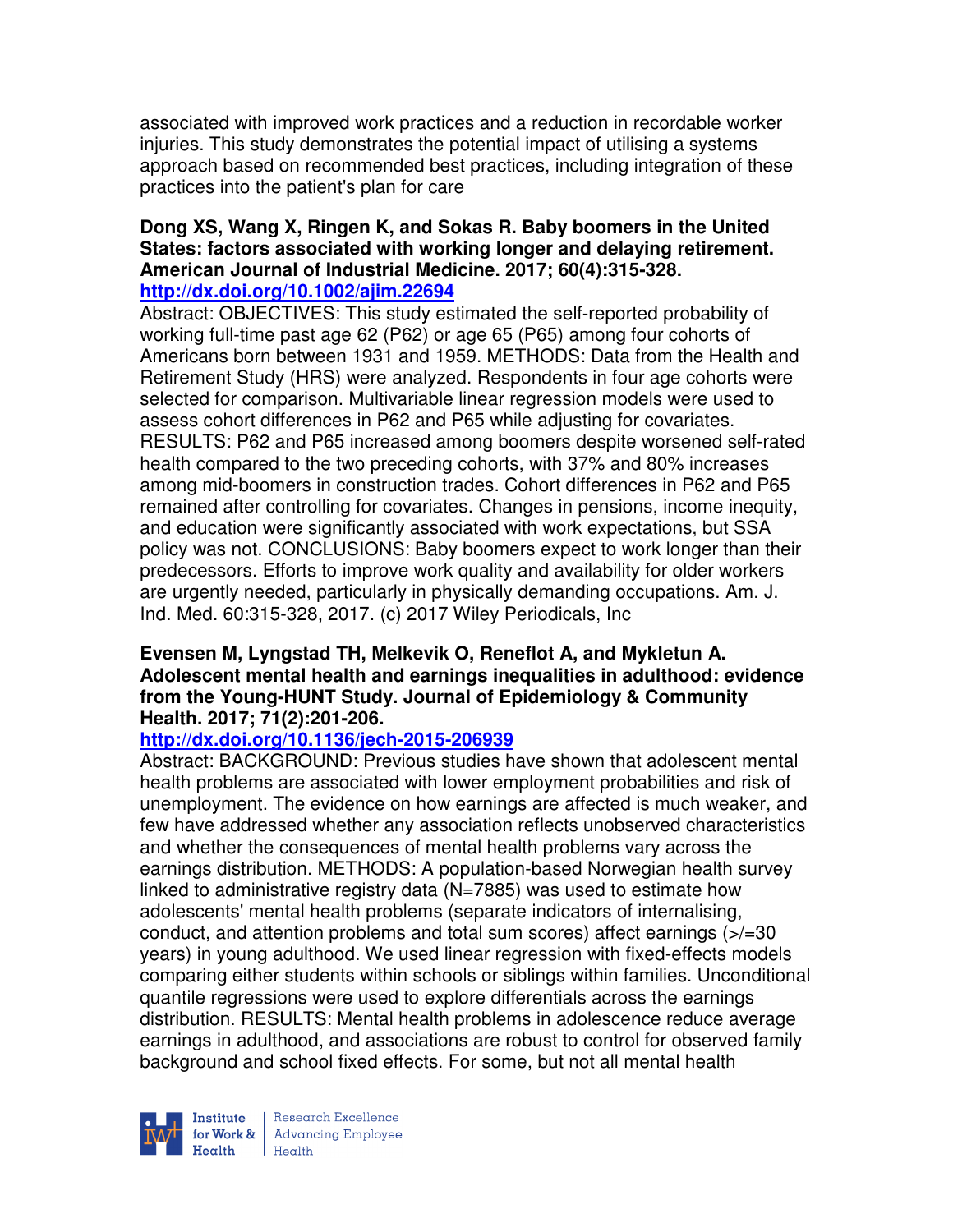problems, associations are also robust in sibling fixed-effects models, where all stable family factors are controlled. Further, we found much larger earnings loss below the 25th centile. CONCLUSIONS: Adolescent mental health problems reduce adult earnings, especially among individuals in the lower tail of the earnings distribution. Preventing mental health problems in adolescence may increase future earnings

# **Di Gessa G, Corna LM, Platts LG, Worts D, McDonough P, Sacker A, Price D, and Glaser K. Is being in paid work beyond state pension age beneficial for health? Evidence from England using a life-course approach. Journal of Epidemiology & Community Health. 2017; 71(5):431-438.**

**http://dx.doi.org/10.1136/jech-2016-208086 [open access]** Abstract: BACKGROUND: Given the current policy emphasis in many Western societies on extending working lives, we investigated the health effects of being in paid work beyond state pension age (SPA). Until now, work has largely focused on the health of those who exit the labour force early. METHODS: Our data come from waves 2-4 of the English Longitudinal Study of Ageing, including the life history interview at wave 3. Using logistic and linear regression models, we assessed the longitudinal associations between being in paid work beyond SPA and 3 measures of health (depression, a latent measure of somatic health and sleep disturbance) among men aged 65-74 and women aged 60-69. Our analyses controlled for baseline health and socioeconomic characteristics, as well as for work histories and health in adulthood and childhood. RESULTS: Approximately a quarter of women and 15% of men were in paid work beyond SPA. Descriptive bivariate analyses suggested that men and women in paid work were more likely to report better health at follow-up. However, once baseline socioeconomic characteristics as well as adulthood and baseline health and labour market histories were accounted for, the health benefits of working beyond SPA were no longer significant. CONCLUSIONS: Potential health benefits of working beyond SPA need to be considered in the light of the fact that those who report good health and are more socioeconomically advantaged are more likely to be working beyond SPA to begin with

#### **Giraudo M, Bena A, and Costa G. Migrant workers in Italy: an analysis of injury risk taking into account occupational characteristics and job tenure. BMC Public Health. 2017; 17(1):351.**

#### **http://dx.doi.org/10.1186/s12889-017-4240-9 [open access]**

Abstract: BACKGROUND: Migrants resident in Italy exceeded 5 million in 2015, representing 8.2% of the resident population. The study of the mechanisms that explain the differential health of migrant workers (as a whole and for specific nationalities) has been identified as a priority for research. The international literature has shown that migrant workers have a higher risk of total and fatal injury than natives, but some results are conflicting. The aim of this paper is to study the injury risk differentials between migrants, born in countries with strong migratory pressure (SMPC), and workers born in high income countries (HIC),

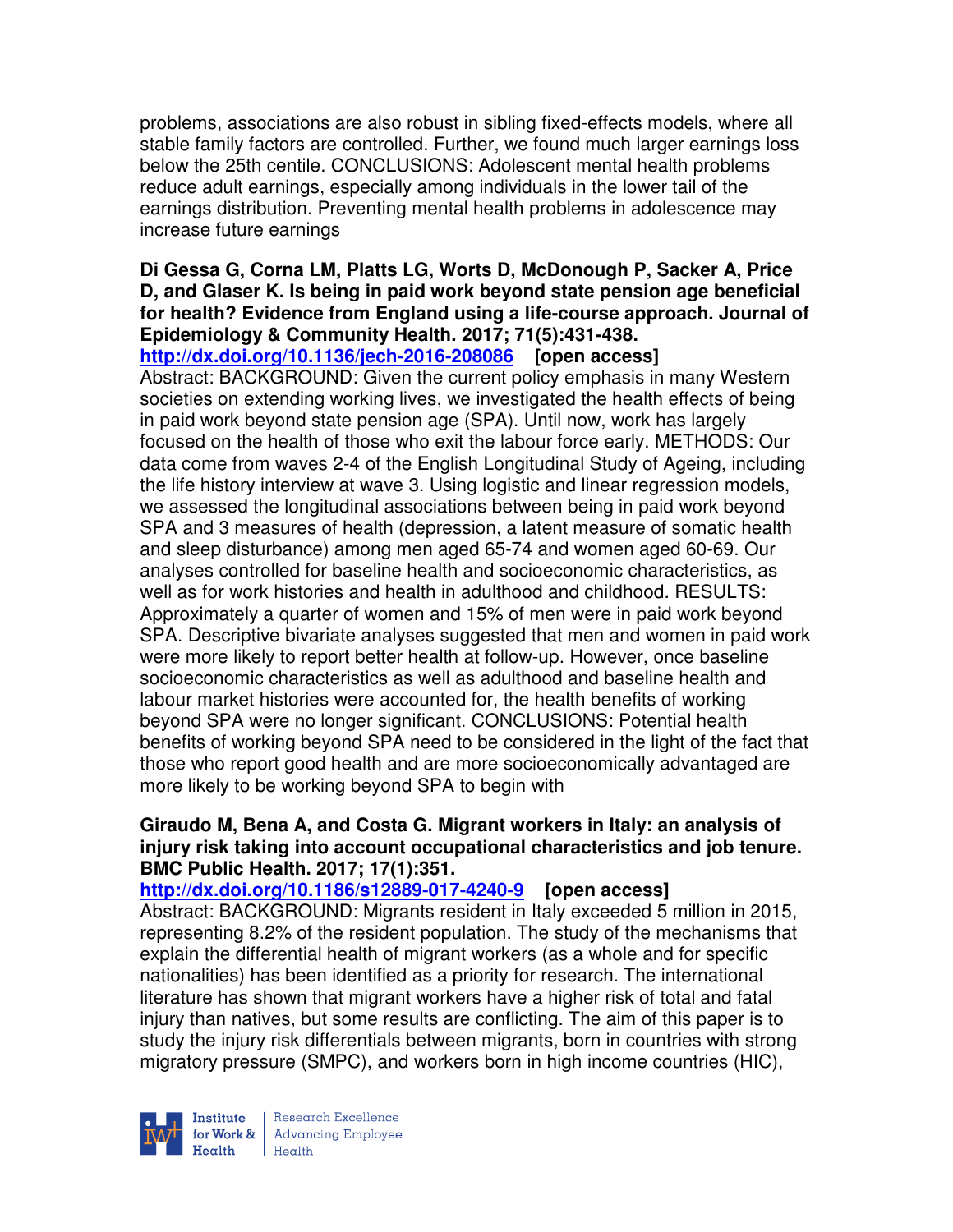taking into account individual and firm characteristics and job tenure. In addition to a comprehensive analysis of occupational safety among migrants, the study focuses on Moroccans, the largest community in Italy in the years of the analysis. METHODS: Using the Work History Italian Panel-Salute integrated database, only contracts of employment in the private sector, starting in the period between 2000 and 2005 and held by men, were selected. The analysis focused on economic sectors with an important foreign component: engineering, construction, wholesale and retail trade, transportation and storage. Injury rates were calculated using a definition of serious occupational injuries based on the type of injury. Incidence rate ratios (IRR) were calculated using a Poisson distribution for panel data taking into account time-dependent variables. RESULTS: Injury rates among SMPC workers were higher than for HIC workers in engineering (15.61 per thousand py vs. 8.92 per thousand py), but there were no significant differences in construction (11.21 vs. 10.09), transportation and storage (7.82 vs. 7.23) and the wholesale and retail sectors (4.06 vs. 4.67). Injury rates for Moroccans were higher than for both HIC and total migrant workers in all economic sectors considered. The multivariate analysis revealed an interaction effect of job tenure among both SMPC and Moroccan workers in the construction sector, while in the wholesale and retail trade sector an interaction effect of job tenure was only observed among Moroccan workers. CONCLUSIONS: Migrant workers have higher occupational injury rates than Italians in the engineering and construction sectors, after two years of experience within the job. Generally the risk differentials vary depending on the nationality and economic sector considered. The analysis of injury risk among migrant workers should be restricted to serious injuries; furthermore, job tenure must be taken into account

### **Lagerveld SE, Brenninkmeijer V, Blonk RW, Twisk J, and Schaufeli WB. Predictive value of work-related self-efficacy change on RTW for employees with common mental disorders. Occupational and Environmental Medicine. 2017; 74(5):381-383.**

#### **http://dx.doi.org/10.1136/oemed-2016-104039**

Abstract: To improve interventions that aim to promote return to work (RTW) of workers with common mental disorders (CMD), insight into modifiable predictors of RTW is needed. This study tested the predictive value of self-efficacy change for RTW in addition to preintervention levels of self-efficacy. RTW self-efficacy was measured 5 times within 9 months among 168 clients of a mental healthcare organisation who were on sick leave due to CMD. Self-efficacy parameters were modelled with multilevel analyses and added as predictors into a Cox regression analysis. Results showed that both high baseline self-efficacy and self-efficacy increase until full RTW were predictive of a shorter duration until full RTW. Both self-efficacy parameters remained significant predictors of RTW when controlled for several relevant covariates and within subgroups of employees with either high or low preintervention self-efficacy levels. This is the first study that demonstrated the prognostic value of self-efficacy change, over and above the

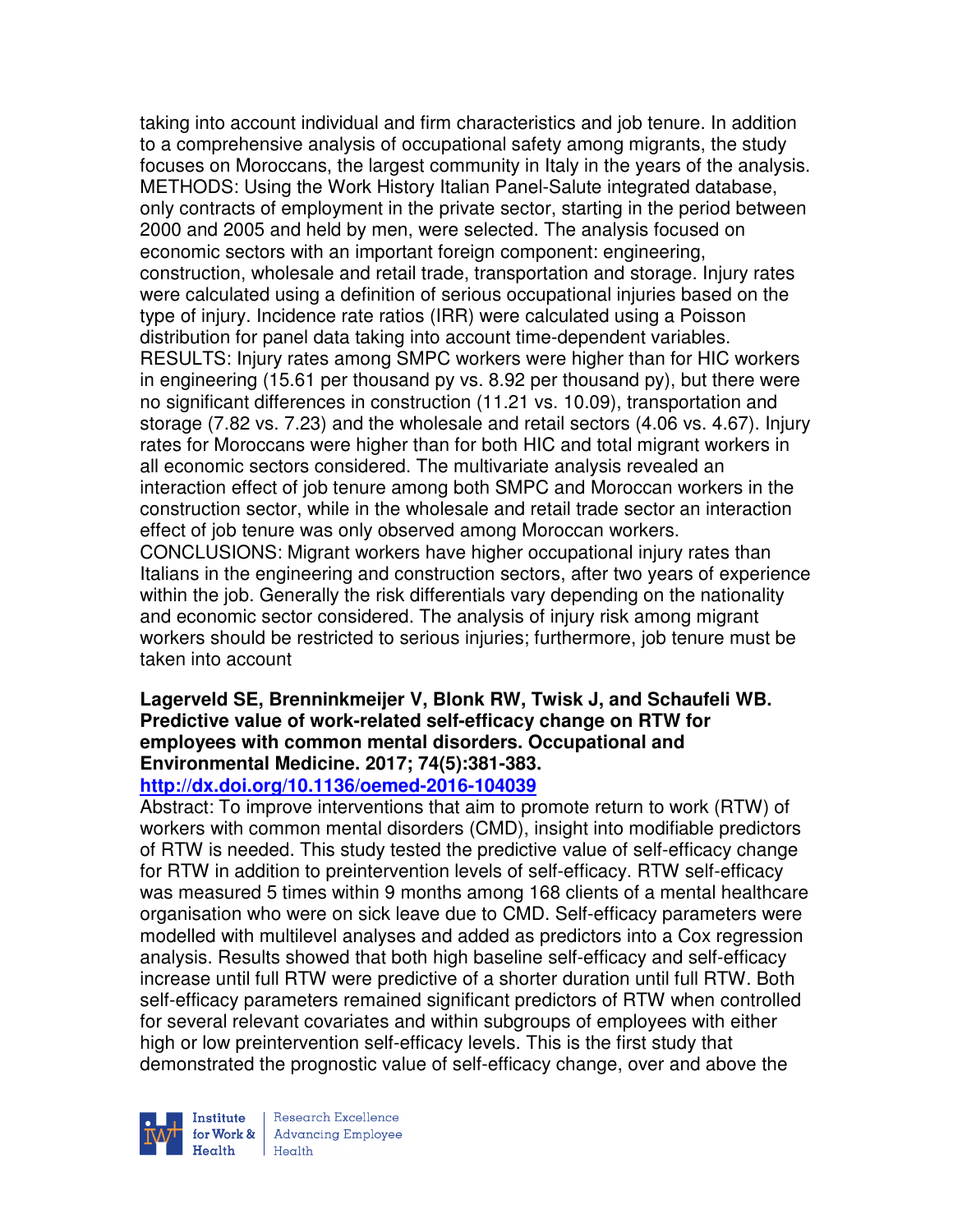influence of psychological symptoms, for RTW among employees with CMD. By showing that RTW self-efficacy increase predicted a shorter duration until full RTW, this study points to the relevance of enhancing RTW self-efficacy in occupational or mental health interventions for employees with CMD. Efforts to improve self-efficacy appear valuable both for people with relatively low and high baseline self-efficacy

#### **Larsen MR, Aust B, and Hogelund J. Improving the effectiveness of sickness benefit case management through a public-private partnership? A difference-in-difference analysis in eighteen Danish municipalities. BMC Public Health. 2017; 17(1):329.**

**http://dx.doi.org/10.1186/s12889-017-4236-5 [open access]** Abstract: BACKGROUND: The aim of this study was to investigate whether a multidimensional public-private partnership intervention, focussing on improving the quality and efficiency of sickness benefit case management, reduced the sickness benefit duration and the duration until self-support. METHODS: We used a difference-in-difference (DID) design with six intervention municipalities and 12 matched control municipalities in Denmark. The study sample comprised 282,103 sickness benefit spells exceeding four weeks. The intervention group with 110,291 spells received the intervention, and the control group with 171,812 spells received ordinary sickness benefit case management. Using register data, we fitted Cox proportional hazard ratio models, estimating hazard ratios (HR) and confidence intervals (CI). RESULTS: We found no joint effect of the intervention on the sickness benefit duration (HR 1.02, CI 0.97-1.07) or the duration until selfsupport (HR 0.99, CI 0.96-1.02). The effect varied among the six municipalities, with sickness benefit HRs ranging from 0.96 (CI 0.93-1.00) to 1.13 (CI 1.08-1.18) and self-support HRs ranging from 0.91 (CI 0.82-1.00) to 1.11 (CI 1.06-1.17). CONCLUSIONS: Compared to receiving ordinary sickness benefit management the intervention had on average no effect on the sickness benefit duration or duration until self-support. However, the effect varied considerably among the six municipalities possibly due to differences in the implementation or the complexity of the intervention

**Loef B, Hulsegge G, Wendel-Vos GC, Verschuren WM, Vermeulen RC, Bakker MF, van der Beek AJ, and Proper KI. Non-occupational physical activity levels of shift workers compared with non-shift workers. Occupational and Environmental Medicine. 2017; 74(5):328-335. http://dx.doi.org/10.1136/oemed-2016-103878 [open access]** Abstract: OBJECTIVES: Lack of physical activity (PA) has been hypothesised as an underlying mechanism in the adverse health effects of shift work. Therefore, our aim was to compare non-occupational PA levels between shift workers and non-shift workers. Furthermore, exposure-response relationships for frequency of night shifts and years of shift work regarding non-occupational PA levels were studied. METHODS: Data of 5980 non-shift workers and 532 shift workers from the European Prospective Investigation into Cancer and Nutrition-Netherlands

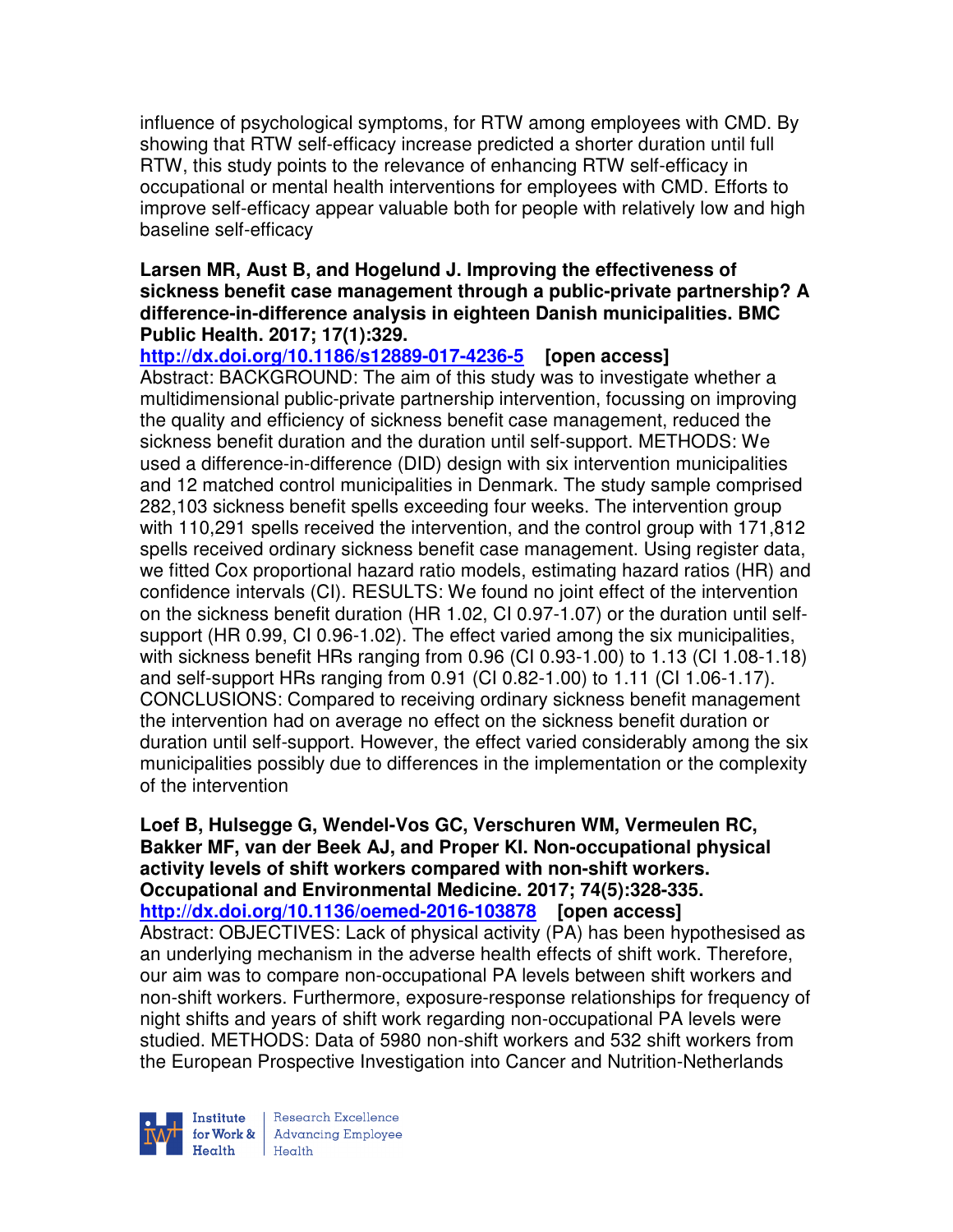(EPIC-NL) were used in these cross-sectional analyses. Time spent (hours/week) in different PA types (walking/cycling/exercise/chores) and intensities (moderate/vigorous) were calculated based on self-reported PA. Furthermore, sports were operationalised as: playing sports (no/yes), individual versus non-individual sports, and non-vigorous-intensity versus vigorous-intensity sports. PA levels were compared between shift workers and non-shift workers using Generalized Estimating Equations and logistic regression. RESULTS: Shift workers reported spending more time walking than non-shift workers (B=2.3 (95% CI 1.2 to 3.4)), but shift work was not associated with other PA types and any of the sports activities. Shift workers who worked 1-4 night shifts/month (B=2.4 (95% CI 0.6 to 4.3)) and >/=5 night shifts/month (B=3.7 (95% CI 1.8 to 5.6)) spent more time walking than non-shift workers. No exposure-response relationships were found between years of shift work and PA levels. CONCLUSIONS: Shift workers spent more time walking than non-shift workers, but we observed no differences in other non-occupational PA levels. To better understand if and how PA plays a role in the negative health consequences of shift work, our findings need to be confirmed in future studies

#### **Lu W, Benson R, Glaser K, Platts LG, Corna LM, Worts D, McDonough P, Di Gessa G, Price D, and Sacker A. Relationship between employment histories and frailty trajectories in later life: evidence from the English Longitudinal Study of Ageing. Journal of Epidemiology & Community Health. 2017; 71(5):439-445.**

**http://dx.doi.org/10.1136/jech-2016-207887 [open access]** Abstract: BACKGROUND: Given the acceleration of population ageing and policy changes to extend working lives, evidence is needed on the ability of older adults to work for longer. To understand more about the health impacts of work, this study examined the relationship between employment histories before retirement and trajectories of frailty thereafter. METHODS: The sample comprised 2765 women and 1621 men from the English Longitudinal Study of Ageing. We used gendered typologies of life-time employment and a frailty index (FI). Multilevel growth curve models were used to predict frailty trajectories by employment histories. RESULTS: Women who had a short break for family care, then did part-time work till 59 years had a lower FI after 60 years than those who undertook full-time work until 59 years. Women who were largely family carers or non-employed throughout adulthood, had higher levels of frailty at 60 years but experienced a slower decline with age. Men who worked full-time but early exited at either 49 or 60 years had a higher FI at 65 years than those who worked fulltime up to 65 years. Interaction between employment histories and age indicated that men in full-time work who experienced an early exit at 49 tended to report slower declines. CONCLUSIONS: For women, experiencing distinct periods throughout the lifecourse of either work or family care may be advantageous for lessening frailty risk in later life. For men, leaving paid employment before 65 years seems to be beneficial for decelerating increases in frailty thereafter.

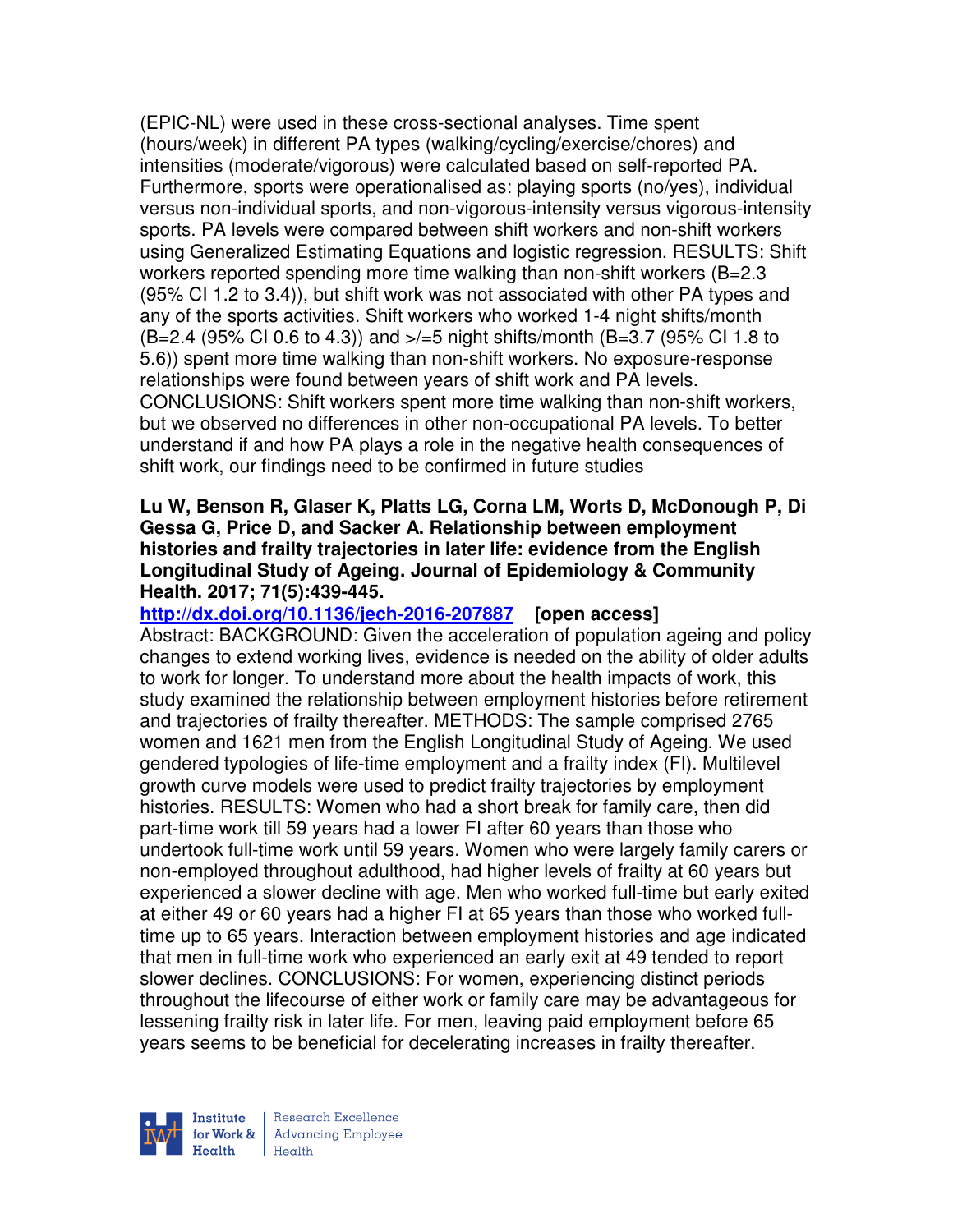Continuous full-time work until retirement age conferred no long-term health benefits

### **Marcum J and Adams D. Work-related musculoskeletal disorder surveillance using the Washington state workers' compensation system: recent declines and patterns by industry, 1999-2013. American Journal of Industrial Medicine. 2017; 60(5):457-471.**

### **http://dx.doi.org/10.1002/ajim.22708**

Abstract: BACKGROUND: Work-related musculoskeletal disorders (WMSDs) are common and place large economic and social burdens on workers and their communities. We describe recent WMSD trends and patterns of WMSD incidence among the Washington worker population by industry. METHODS: We used Washington State's workers' compensation compensable claims from 1999 to 2013 to describe incidence and cost of WMSD claims by body part and diagnosis, and to identify high-risk industries. RESULTS: WMSD claim rates declined by an estimated annual 5.4% (95% CI: 5.0-5.9%) in Washington State from 1999 to 2013, but WMSDs continue to account for over 40% of all compensable claims. High risk industries identified were Construction; Transportation and Warehousing; Health Care and Social Assistance; and Manufacturing. CONCLUSIONS: As documented in other North American contexts, this study describes an important decline in the incidence of WMSDs. The Washington State workers' compensation system provides a rich data source for the surveillance of WMSDs

#### **Milner A and LaMontagne AD. Underemployment and mental health: comparing fixed-effects and random-effects regression approaches in an Australian working population cohort. Occupational and Environmental Medicine. 2017; 74(5):344-350.**

# **http://dx.doi.org/10.1136/oemed-2016-103706**

Abstract: OBJECTIVES: Underemployment occurs when workers are available for more hours of work than offered. It is a serious problem in many Organisation for Economic Co-operation and Development (OECD) countries, and particularly in Australia, where it affects about 8% of the employed population. This paper seeks to answer the question: does an increase in underemployment have an influence on mental health? METHODS: The current paper uses data from an Australian cohort of working people (2001-2013) to investigate both within-person and between-person differences in mental health associated with being underemployed compared with being fully employed. The main exposure was underemployment (not underemployed, underemployed 1-5, 6-10, 11-20 and over 21 hours), and the outcome was the five-item Mental Health Inventory. RESULTS: Results suggest that stepwise declines in mental health are associated with an increasing number of hours underemployed. Results were stronger in the random-effects (11-20 hours =-1.53, 95% CI -2.03 to -1.03, p<0.001; 21 hours and over -2.24, 95% CI -3.06 to -1.43, p<0.001) than fixedeffects models (11-20 hours =-1.11, 95% CI -1.63 to -0.58, p<0.001; 21 hours

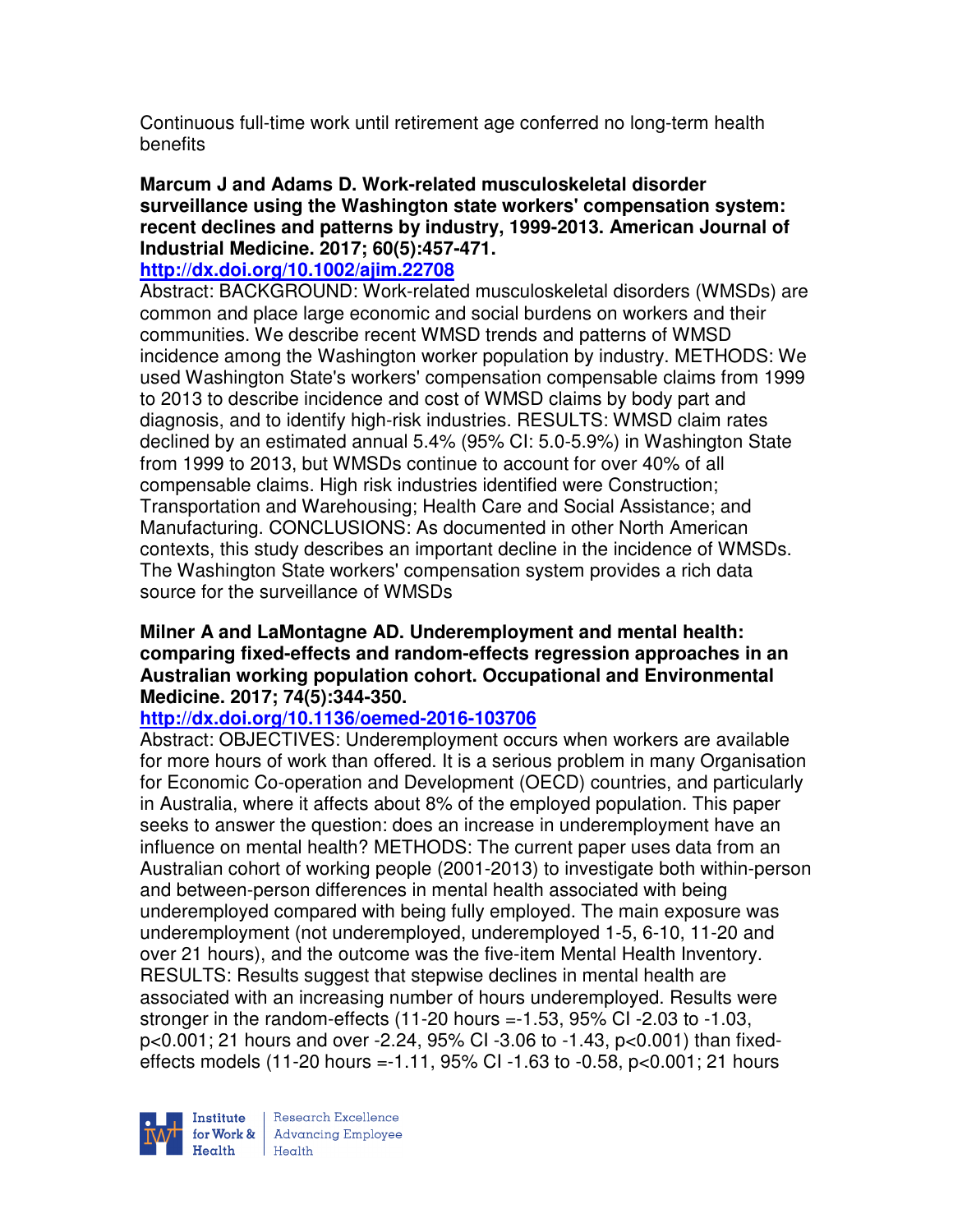and over -1.19, 95% CI -2.06 to -0.32, p=0.008). This likely reflects the fact that certain workers were more likely to suffer the negative effects of underemployment than others (eg, women, younger workers, workers in lowerskilled jobs and who were casually employed). CONCLUSIONS: We suggest underemployment to be a target of future workplace prevention strategies

#### **O'Connell M, Delgado K, Lawrence A, Kung M, and Tristan E. Predicting workers' compensation claims and disciplinary actions using SecureFit: further support for integrative models of workplace safety. Journal of Safety Research. 2017; 61:77-81. http://dx.doi.org/10.1016/j.jsr.2017.02.010**

**Papagoras H, Pizzari T, Coburn P, Sleigh K, and Briggs AM. Supporting return to work through appropriate certification: a systematic approach for Australian primary care. Australian Health Review. 2017; [Epub ahead of print].** 

# **http://dx.doi.org/10.1071/AH16247**

Abstract: Primary care practitioners play a critical role in supporting return to work (RTW) and minimising the detrimental physical and psychosocial sequelae of unnecessary and prolonged work absence in injured and ill workers. Accurate and consistent certification of capacity is an essential component of this role that has been scrutinised recently given the identified variation in certification practices between and within professions. This Perspective outlines the importance of correct certification of capacity for injured workers and provides a RTW flowchart to support systematised and appropriate certification. The flowchart is aimed at primary care practitioners (e.g. general practitioners or physiotherapists). The flowchart was developed at the Transport Accident Commission and WorkSafe Victoria as a guide for Australian primary care practitioners when certifying capacity. A more systematised approach to certification coupled with professional education and support may reduce variations and inaccuracies in certification, improve RTW rates and reduce the increasing burden of disease related to workplace injuries

**Picchio M and van Ours JC. Temporary jobs and the severity of workplace accidents. Journal of Safety Research. 2017; 61:41-51. http://dx.doi.org/10.1016/j.jsr.2017.02.004** 

**Shogren KA and Shaw LA. The impact of personal factors on selfdetermination and early adulthood outcome constructs in youth with disabilities. Journal of Disability Policy Studies. 2016; 27(4):223-233. http://dx.doi.org/10.1177/1044207316667732** 

**Shraim M, Cifuentes M, Willetts JL, Marucci-Wellman HR, and Pransky G. Regional socioeconomic disparities in outcomes for workers with low back pain in the United States. American Journal of Industrial Medicine. 2017; 60(5):472-483.** 



Institute Research Excellence<br>
for Work & Advancing Employee<br>
Health Health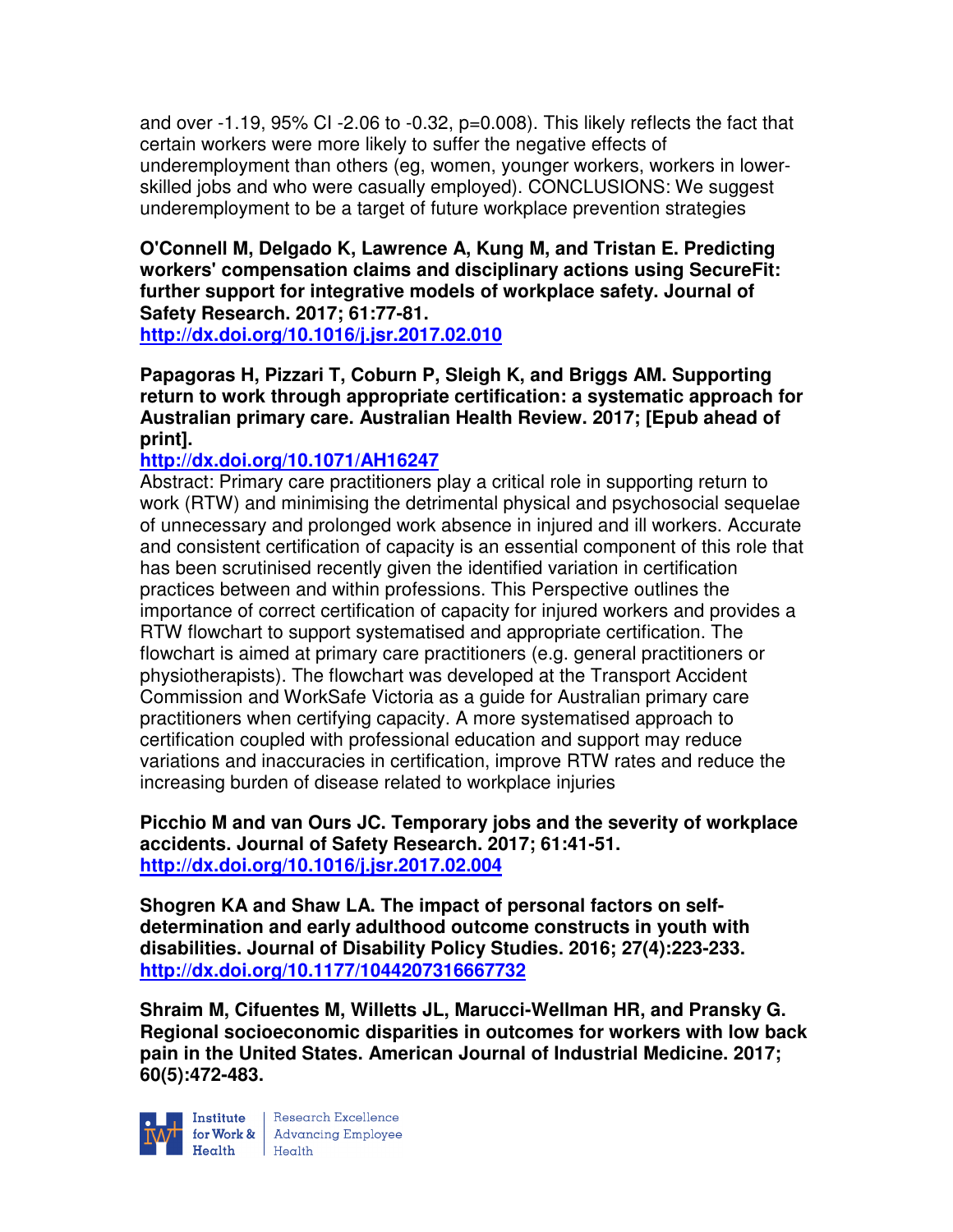### **http://dx.doi.org/10.1002/ajim.22712**

Abstract: BACKGROUND: Although regional socioeconomic (SE) factors have been associated with worse health outcomes, prior studies have not addressed important confounders or work disability. METHODS: A national sample of 59 360 workers' compensation (WC) cases to evaluate impact of regional SE factors on medical costs and length of disability (LOD) in occupational low back pain (LBP). RESULTS: Lower neighborhood median household incomes (MHI) and higher state unemployment rates were associated with longer LOD. Medical costs were lower in states with more workers receiving Social Security Disability, and in areas with lower MHI, but this varied in magnitude and direction among neighborhoods. Medical costs were higher in more urban, more racially diverse, and lower education neighborhoods. CONCLUSIONS: Regional SE disparities in medical costs and LOD occur even when health insurance, health care availability, and indemnity benefits are similar. Results suggest opportunities to improve care and disability outcomes through targeted health care and disability interventions

**Silla I, Navajas J, and Koves GK. Organizational culture and a safetyconscious work environment: the mediating role of employee communication satisfaction. Journal of Safety Research. 2017; 61:121-127. http://dx.doi.org/10.1016/j.jsr.2017.02.005** 

**Smith TJ, Dillahunt-Aspillaga CJ, and Kenney RM. Implementation of customized employment provisions of the Workforce Innovation and Opportunity Act within vocational rehabilitation systems. Journal of Disability Policy Studies. 2016; 27(4):195-202. http://dx.doi.org/10.1177/1044207316644412** 

#### **Yamin SC, Parker DL, Xi M, and Stanley R. Self-audit of lockout/tagout in manufacturing workplaces: a pilot study. American Journal of Industrial Medicine. 2017; 60(5):504-509.**

#### **http://dx.doi.org/10.1002/ajim.22715**

Abstract: BACKGROUND: Occupational health and safety (OHS) self-auditing is a common practice in industrial workplaces. However, few audit instruments have been tested for inter-rater reliability and accuracy. METHODS: A lockout/tagout (LOTO) self-audit checklist was developed for use in manufacturing enterprises. It was tested for inter-rater reliability and accuracy using responses of business self-auditors and external auditors. RESULTS: Inter-rater reliability at ten businesses was excellent (kappa  $= 0.84$ ). Business self-auditors had high (100%) accuracy in identifying elements of LOTO practice that were present as well those that were absent (81% accuracy). Reliability and accuracy increased further when problematic checklist questions were removed from the analysis. CONCLUSIONS: Results indicate that the LOTO self-audit checklist would be useful in manufacturing firms' efforts to assess and improve their LOTO programs. In addition, a reliable self-audit instrument removes the